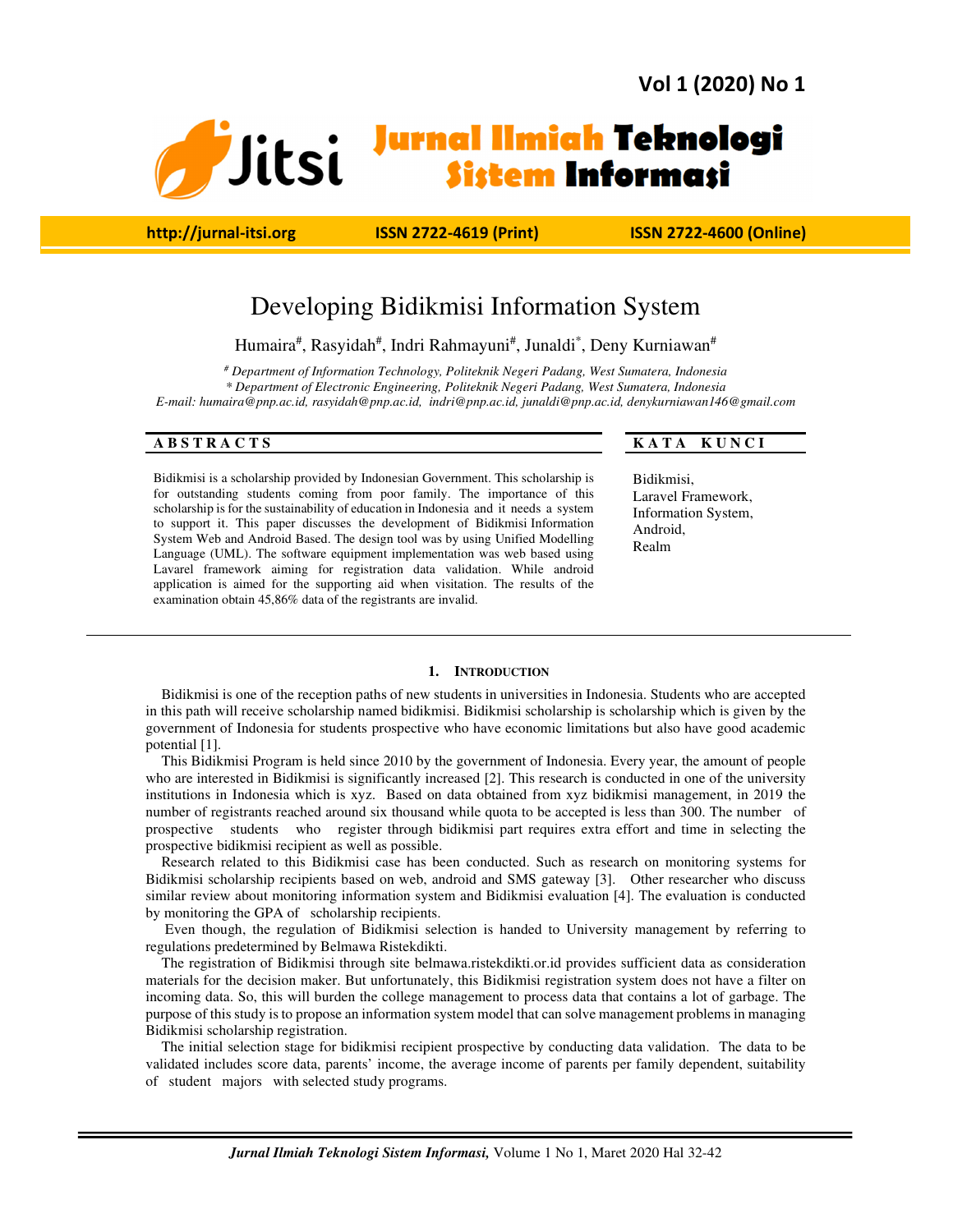The next stage is conduct visitation. Visitation is activity of visiting Bidikmisi recipient students. This is conducted to check the suitability of data given with the actua condition in the field. The data examination in this visitation is still conducted manually which is by filling out the form provided by institution management. This is less effective and less efficient (not environmentally friendly). The challenges faced when visitation is when conducted visits to remote areas. The signal problem in these remote areas unable people for conducting voice communication and data communication.

From the elaboration above, this paper discusses about the management of Bidikmisi Registration Data. The result of data process is next used for DSS application owned by xyz university. Therefore, it becomes the focus of research. First, web based bidikmisi information system, functions to conduct fata validation. Second, android based mobile application as client side can change student's data when they are in the location of student's house. This mobile application can run even though without internet connection. Considering the visitation location is usually difficult to get internet signal.

#### **2. LITERATURE REVIEW**

#### *2.1. Web Framework*

Web Application Framework or commonly abbreviated as web framework is a collection of code in the form of library and tool which is combined in certain form becomes a framework to ease and accelerate web application process.

There are several Framework webs for PHP, such as: CodeIgniter, Yii Framework, Zend Framework, Laravel, Symfony, Cake PHP, Phalcon, Kohana, Fuel PHP and others. Most of the frameworks implement the design of Model-View- Controller (MVC), which separates some code for the management of business process in some code for presentation (display).

Laravel is a PHP framework which is built by MVC concept. Laravel is web application work framework which ease the development process also simplifies the repetitive tasks which is used in most we applications currently [5].

Laravel is written in PHP language which is designed to improve software quality by reducing initial development cost and to increase maintenance cost and to improve work experience with application by providing syntax which is expressive, clear, and saving time.

Model is class which presents or models type of data used by application. Type of data that can be modelled is in many forms; can be table in data basis, files or others [5].

View is basically a web page or certain parts of web such as header, footer and sidebar. The inner part of web is often called fragment. View can be containing of other views. It means that, we can insert view in the form of fragment to other view as web page. View is responsible to display data from model through [5].

Controller is the heart of application which is made by Laravel. This component that bridging data travel using view and model [5]

#### *2.2. Unified Modelling Language (UML) [6]*

UML (Unified Modelling Language) is a modelling language for system or software which has paradigm of oriented to project. Modelling is used to ease and learn and understand.

**TABLE 1.** Mean abrasion weight losses of high-performance DSP cementitious mortars with nano- and/or micro-scale reinforcement

| <b>Picturers</b> | Description                                                                                                                                                                                     |
|------------------|-------------------------------------------------------------------------------------------------------------------------------------------------------------------------------------------------|
|                  | Use case describes the functions<br>provided by the system as the units to<br>exchange messages between the unit and<br>the actor.                                                              |
|                  | Actor describes someone who activates<br>the functions of target system. Actor<br>interacts with the use case.                                                                                  |
|                  | The association between the actor and<br>the use case is described with the line<br>without arrow which identifies who and<br>what asks for direct interaction and not<br>identifying the data. |

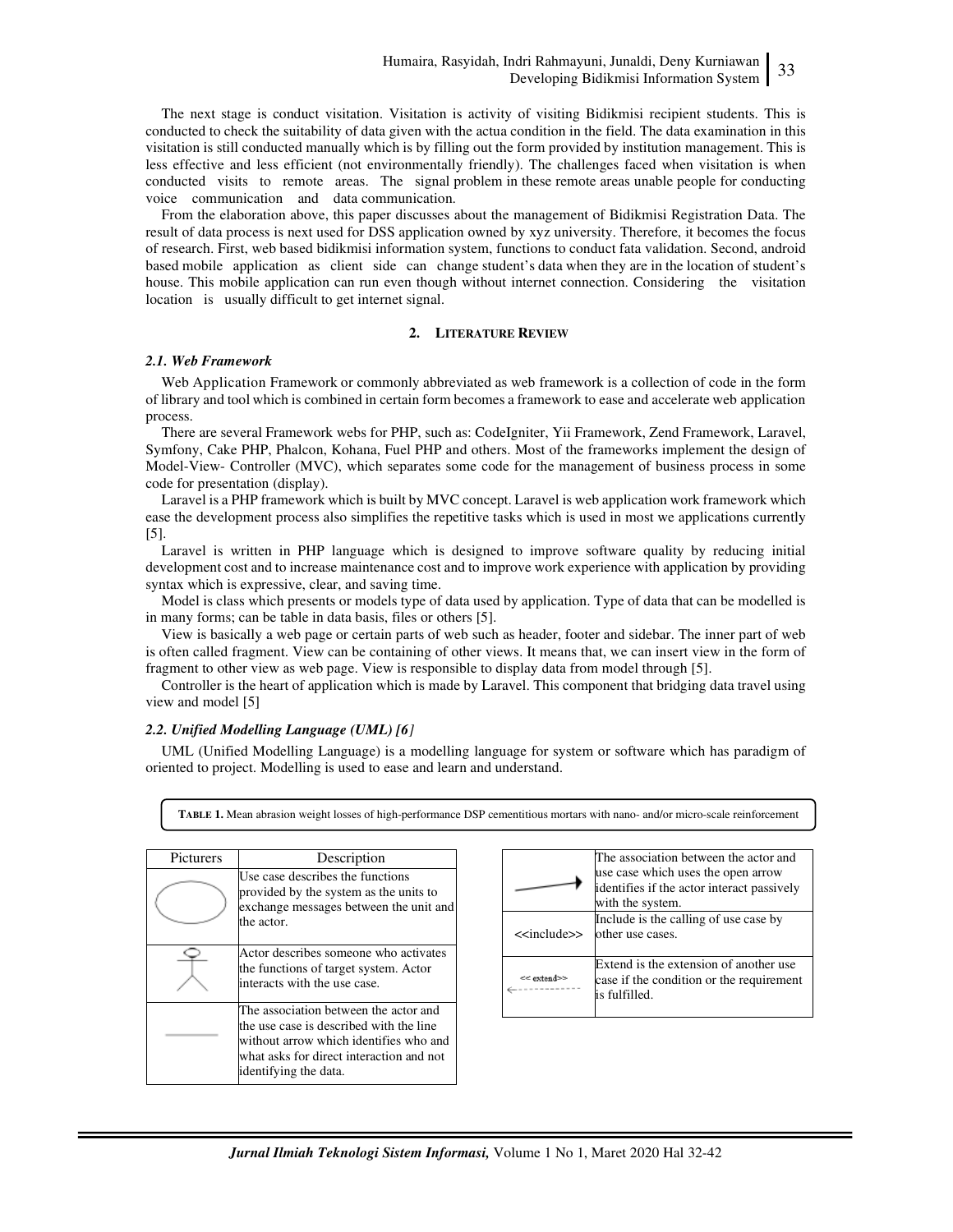#### *2.2.1 Use case diagram*

Use case diagram is modelling for behaviour of information system to be made. Use case is used to find out what functions in the information system and who have rights to use those functions. Symbols used in the use case diagram can be seen in table 1[6].

#### *2.2.2 Class diagram*

Class diagram is a diagram that illustrates system structure from the side of class definition to be made for system building. Class diagram is typically including class, associations, generalization, and aggregation, attribute, operation and visibility. The relation between class has description which is called multiplicity or cardinality [6]. The explanation of symbol in class diagram can be seen in table 2.

#### *2.2.3 Activity diagram*

Activity diagram is diagram which illustrates activity that happens in the system. This diagram is similar to a flowchart because we can model a workflow form one activity another activities or from an activity to temporary condition (state)[6]. Symbols in activity diagram can be seen in table 3

| TABLE 2. Symbol Class Diagram |                         |              |                                                       | <b>TABLE 3.</b> Explanation of Activity Diagram Symbol |                                                                                                                             |
|-------------------------------|-------------------------|--------------|-------------------------------------------------------|--------------------------------------------------------|-----------------------------------------------------------------------------------------------------------------------------|
| No.                           | Pictures                | <b>Names</b> | Descriptions                                          | Symbols                                                | Description                                                                                                                 |
| 1.                            |                         | Association  | The relation<br>among the classes                     |                                                        | Start point is the beginning of<br>the activity.                                                                            |
|                               |                         |              | which means one<br>class is used by<br>another class. |                                                        | End point is the end of the<br>activity.                                                                                    |
| $\overline{2}$ .              | ClassName               | <b>Class</b> | The compilation<br>of objects that                    |                                                        | Activities describe certain<br>process or activities                                                                        |
|                               | memberNami<br>memberNam |              | share attributes<br>and the same<br>operation.        |                                                        | Control Flow represents the<br>existence of control flow. It<br>means, an arrow between node<br>action means that after the |
|                               |                         |              |                                                       |                                                        | first action is done, the second<br>action is started.                                                                      |
|                               |                         |              |                                                       |                                                        |                                                                                                                             |

### **3. METHODOLOGY**

This research uses incremental software development model. Initially, the model of this cycle builds simple software which implement several basic features. The scheme of incremental model can be seen in figure 1



All information is collected first, and then in software development it is divided into modules. This software module can also be called a software version [7]. Version 1 of software built is a core system. Core system is made with basic features which support it. This version 1 is given to users to get feedback. Then continued by the development of version 2 software which is development of version 1 or the making of another module. After finished, it is given to the users and so on the cycle until this software is completed thoroughly. The concentration of every version is still using software development basic which is Waterfall. The followings are the sates of waterfall method [8]: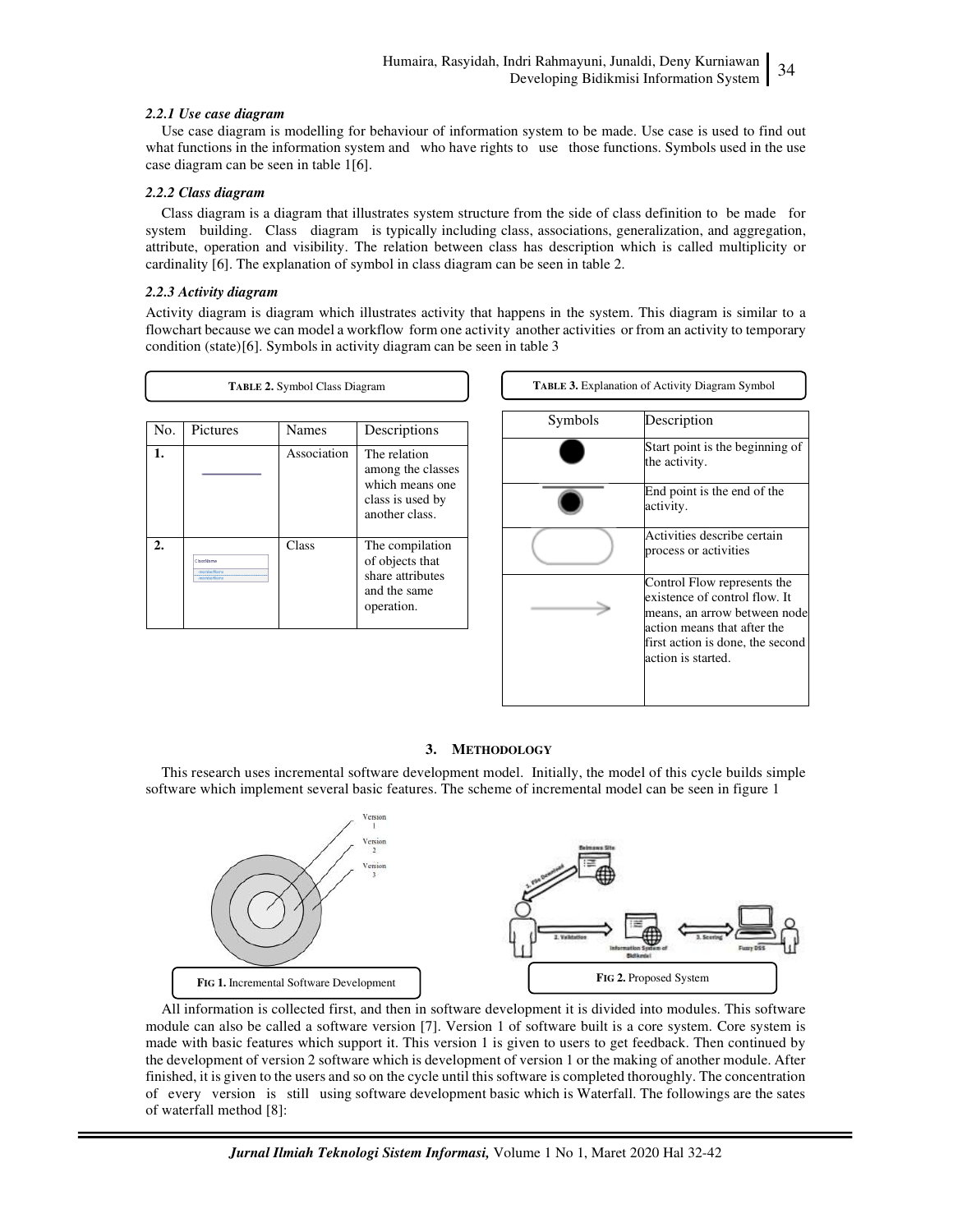1. Analysis of Software Needs

Analysis of software needs is activity of needs collection which is conducted intensively to specify software needed by users.

2. Design

The design of software is activity of designing system to be made, including the interface design, architecture of software, and coding procedure according to device needs that have been analysed before. This activity is needed to ease the next processes

3. Making of Program Code

In this stage, the design that has been made previously is translated into software program so that it results computer program which is in accordance with the needs.

4. Testing

To see whether the program has compatible with the need from logic and functional sides, then testing is required. Testing stage also conducted to minimize error.

| TABLE 4. Description of Use Case |                                   |                                                                                                                               |  |  |
|----------------------------------|-----------------------------------|-------------------------------------------------------------------------------------------------------------------------------|--|--|
| N <sub>0</sub>                   | Use Case<br>Description           |                                                                                                                               |  |  |
| $\mathbf{1}$                     | Login                             | Managers and visitors must login first.                                                                                       |  |  |
| $\overline{2}$                   | Manage manager data               | Managers can add, see, change, and delete manager data.                                                                       |  |  |
| 3                                | Manage student data               | Managers can add, view, change, and delete data of students who                                                               |  |  |
|                                  |                                   | register bidikmisi.                                                                                                           |  |  |
| $\overline{4}$                   | Manage school data                | Managers can add, view, change, and delete school data of students                                                            |  |  |
|                                  |                                   | who register bidikmisi.                                                                                                       |  |  |
| 5                                | Manage house data                 | Managers can add, view, change, and delete data on the houses of                                                              |  |  |
|                                  |                                   | students who register bidikmisi.                                                                                              |  |  |
| 6                                | Manage score data                 | Managers can add, view, change, and delete the score data of students                                                         |  |  |
| 7                                | Manage parent income data         | who register bidikmisi.<br>Managers can add, view, change, and delete the income data of parents                              |  |  |
|                                  |                                   | of students who register bidikmisi.                                                                                           |  |  |
| 8                                | Manage registration data          | Managers can add, view, change and delete registration data.                                                                  |  |  |
| $\overline{9}$                   | Manage lecturer data              | Managers can add, view, change, and delete lecturer data.                                                                     |  |  |
| 10                               | Manage visitor data               | Managers can add, view, change, and delete visitor data.                                                                      |  |  |
| 11                               | Manage visitation data            | Managers can add, view, change and delete visitation data.                                                                    |  |  |
| 12                               | Manage report                     | Manager can make a report that includes a data validation report, a                                                           |  |  |
|                                  |                                   | percentage report on the number of study programs selected, and a                                                             |  |  |
|                                  |                                   | report on the number of prospective students per region and per school                                                        |  |  |
|                                  |                                   | that registers.                                                                                                               |  |  |
| 13                               | Manage relatives data             | Managers can add, view, change and delete the relatives data                                                                  |  |  |
|                                  |                                   | of students who register bidikmisi.                                                                                           |  |  |
| 14                               | Manage relatives information data | Managers can add, view, change and delete relative information data of<br>students who register bidikmisi.                    |  |  |
| 15                               | Manage record data                | Managers can add, view, change and delete data records of students                                                            |  |  |
|                                  |                                   | who register bidikmisi.                                                                                                       |  |  |
| 16                               | Manage photo data                 | Managers can add, view, change and delete photos of the house of                                                              |  |  |
|                                  |                                   | students who register bidikmisi.                                                                                              |  |  |
| 17                               | Manage organization data          | Managers can add, view, change and delete student organization data                                                           |  |  |
|                                  |                                   | who register Bidikmisi.                                                                                                       |  |  |
| 18                               | Manage fuzzy score data           | Managers can import and view fuzzy score data of students who                                                                 |  |  |
|                                  |                                   | register bidikmisi                                                                                                            |  |  |
| 19                               | Manage news                       | Managers can add, view, change and delete news.                                                                               |  |  |
| 20                               | View of change student data       | The visitor can view student data to verify the data, if the data is not                                                      |  |  |
|                                  |                                   | compatible the visitor can change the data.                                                                                   |  |  |
| 21                               | View of change organization data  | Visitors can see the student organization data that is visited, if the data<br>is not compatible the visitor can change data. |  |  |
| 22                               | View of change relatives data     | Visitors can see the data of relatives of students who visited, if the data                                                   |  |  |
|                                  |                                   | is not compatible then visitors can change the data.                                                                          |  |  |
| 23                               | View or change relatives          | Visitors can see the information of the student's relatives visited, if                                                       |  |  |
|                                  | information data                  | the data is not compatible the visitor can change the data.                                                                   |  |  |
| 24                               | View or change report             | Visitors can see data report about students visited, if the data is not                                                       |  |  |
|                                  |                                   | compatible, visitors can change the data.                                                                                     |  |  |
| 25                               | Enter photo data                  | Visitors can enter photos of student houses that they visit                                                                   |  |  |
| 26                               | View or change house data         | Visitor can see data of student houses visited, if the data is not                                                            |  |  |
|                                  |                                   | compatible, visitor can change the data.                                                                                      |  |  |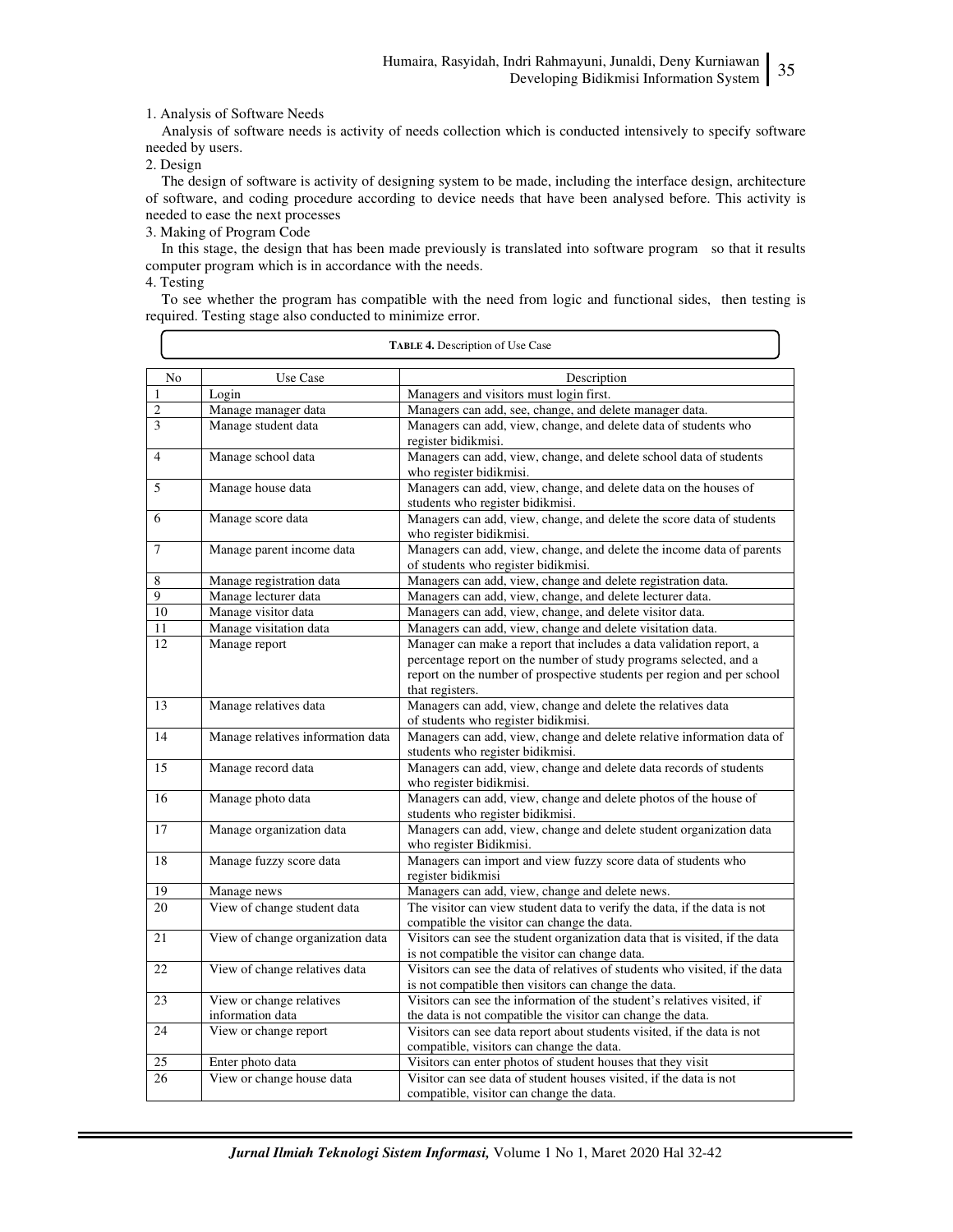# Humaira, Rasyidah, Indri Rahmayuni, Junaldi, Deny Kurniawan Developing Bidikmisi Information System 36

| N <sub>o</sub> | Use Case                                                            | Description                                                                                                                       |
|----------------|---------------------------------------------------------------------|-----------------------------------------------------------------------------------------------------------------------------------|
| 27             | View or change parent income data                                   | The visitor can see the income data of the parents of students,<br>if the data is not compatible the visitor can change the data. |
| 28             | View or change school data                                          | The visitor can see the data of the school visited, if the data is<br>not compatible, the visitor can change the data.            |
| 29             | View or change score data                                           | Visitors can see the value of students who visited the data, if<br>the data is not compatible, visitors can change the data.      |
| 30             | View personal information                                           | Visitors can view personal data, such as name, email, and<br>visitor username.                                                    |
| 31             | Verification bidikmisi data                                         | Visitors can verify all data of students visited, if the data is<br>correct.                                                      |
| 32             | View news                                                           | Students can view the news on the Bidikmisi information<br>system.                                                                |
| 33             | View information on the<br>percentage of study programs that        | Students can view the percentage of study program interest.                                                                       |
| 34             | See percentage information for the<br>number of students per region | Students can see the percentage information of the number of<br>students in certain areas.                                        |
| 35             | See percentage information for<br>the number of students per school | Students can see the percentage information of many students<br>who register bidikmisi per school.                                |



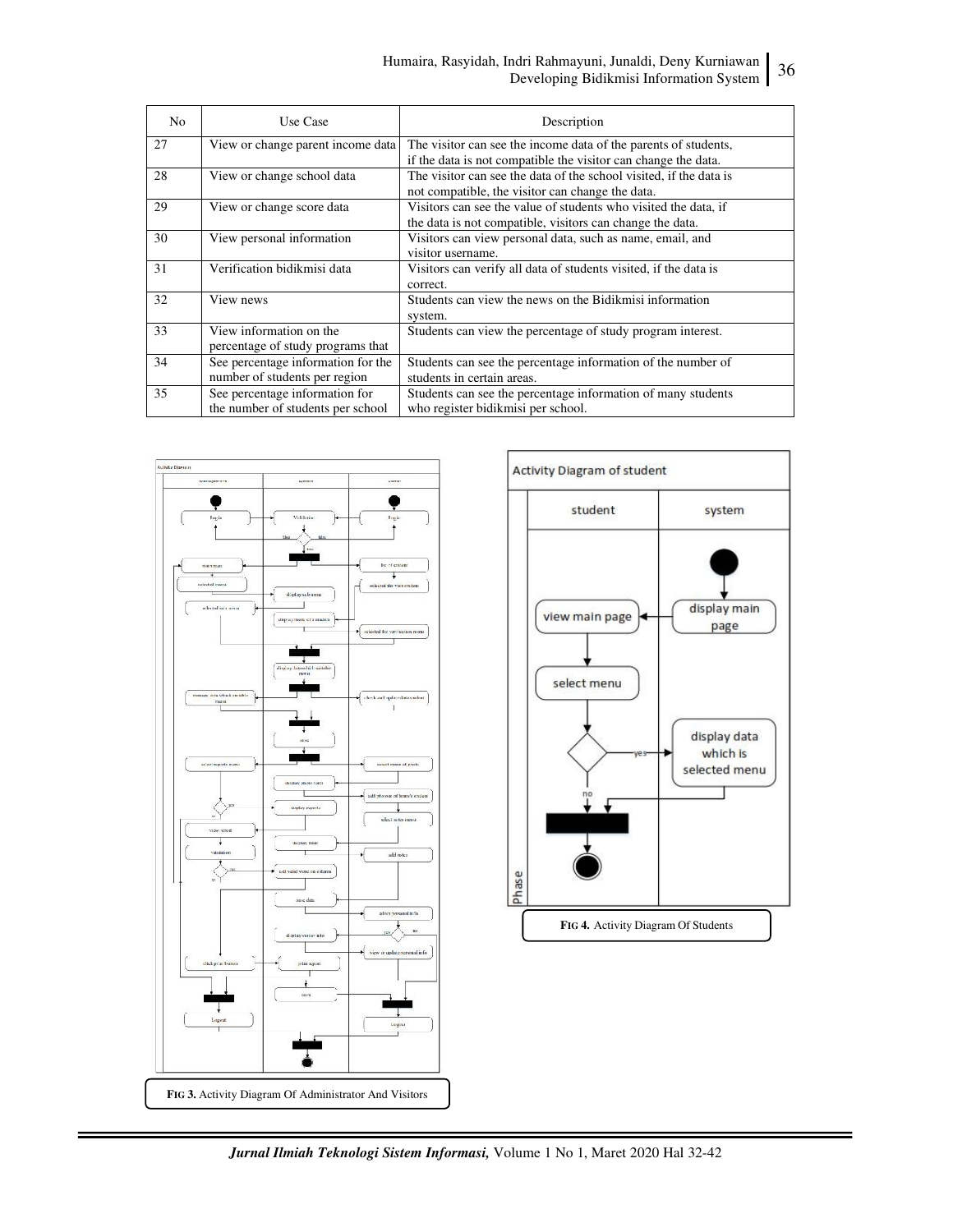#### *3.1 Design*

The stage of system design aims to provide illustration about bidikmisi information in xyz campus to be built and developed. In figure can be seen the scheme of system design.

Based on development model of software using incremental model that becomes core system is fuzzy DSS. Even though this paper only discusses design and information system development of Bidikmisi. In this system there are two applications which are first data validation using web or second visitation using android

#### *3.1.1 Use case diagram*

Use case diagram illustrates the order of interaction between actors with system to be built. In figure Use Case Diagram in information system of bidikmisi has three actors which are managers, visitors and students.

Manager can manage master data in bidikmisi information system such as student data, score data, visitor data, and others. Visitor has role in verifying student data, which is consist if student personal data, student family data, relative data, achievement data, understanding data, means data, support data, and conduct photo data addition also record data addition. Student can see information provided by information system, such as study program presentation information and the number of students who registered bidikmisi. The explanation of use case diagram in figure 2 in detail dan be seen in table 4.

#### *3.1.2 Activity diagram*

Figure 4 Activity Diagram of Student by illustrating the activity conducted by student of visitor towards bidikmisi information system. Students or visitors are only able to see data provided by bidikmisi information system.

Figure 5 Activity Diagram of Manager and Visitor illustrate activities, conducted by two actors which are managers 3nd visitors towards bidikmisi information system. Manager has task to manage bidikmisi data while visitor has task to verify data in the system

#### *3.1.3 Class diagram*

Figure 6 Class diagrams are diagrams that illustrate the structure of the system to be built through the definition of classes. The Bidikmisi Information System of Politeknik Negeri Padang has several classes, namely lecturers, login data, visitation, students, registration, sibling data, sibling information, home data, grades, photo data, record data, school, parents' income, organizational data and fuzzy scores.



#### *3.1.4 Entity relationship diagram*

Before the database creation process, an ERD (Entity Relationship Diagram) design is needed. The database design on the Bidikmisi information system contained fourteen entities, namely login data, lecturers, students, registration, grades, parents' income, photos, houses, sibling data, sibling information, organizations, schools, data records and fuzzy scores. Each entity is interconnected by using cardinality. One login data is owned by one lecturer with a cardinality of 1 to 1. Each visitor visits each student with a cardinality n to n, giving rise to a new table, namely visitation. One student has parts by applying specialization that is a set of entities will produce a number of new entity sets. The parts are one registration, one value, one parent's income, one school, one photo, one house, one sibling's data, one sibling has each of sibling information with 1 to n cardinality, each student can have several organizations with 1 to n cardinality, one fuzzy score and one data note. ERD for Bidikmisi information system can be seen in Figure 5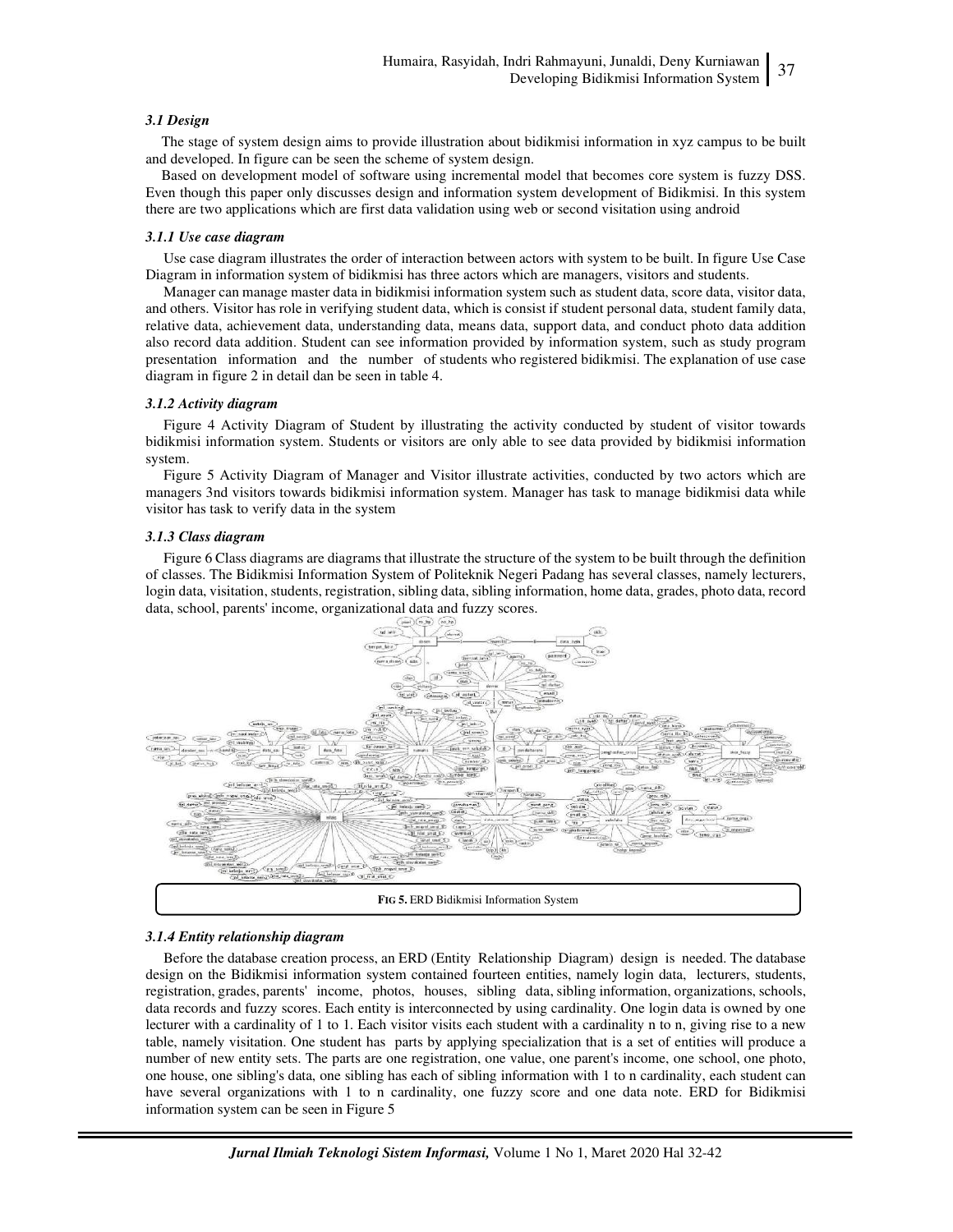#### *3.1.5 Web application form design*

This paper shows some of the draft forms used in the Bidikmisi information system. This information system is named SIBM-PNP. Before entering the information system, the user must first log in. Figure 8 is the login page for administrator and visitors. Login as a administrator can carry out the process of validation of student grades and suitability of school majors with selected study programs. Validation sub menu can be seen in figure 9.

On the SIBM-PNP main page the adminisstrator can see information on the dashboard. Information is displayed in the form of total data and also in the form of graphs. The main page display can be seen in figure 7. Figure 8 and figure 9 display sub- menus.



### *3.1.6 The design of the android application form*

Android application users are visitors who are assigned to visit the prospective Bidikmisi recipient's residence. Every visitor has a username and password. The login page display can be seen in figure 10.



One visitor with another visitor will find a list of different students. One student has personal data, sibling data, education data, family data, achievement data, home photos and so on. The student data is contained in the navigation in figure 11 & 12.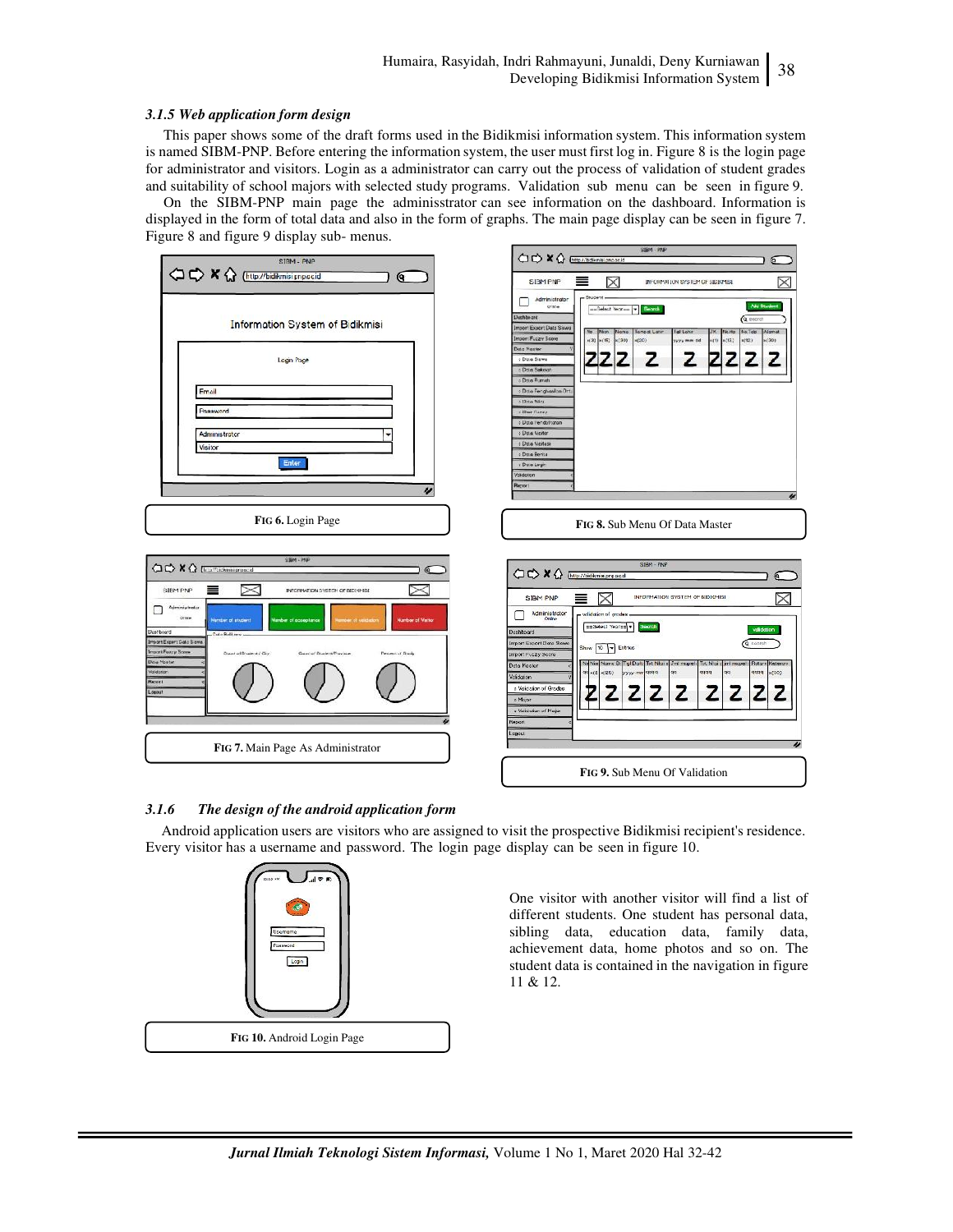Humaira, Rasyidah, Indri Rahmayuni, Junaldi, Deny Kurniawan <sup>39</sup> Developing Bidikmisi Information System



#### **4. RESULTS AND DISCUSSION**

Bidikmisi information systems are generally divided into two sides, namely the client side and the server side. On the server side, it is using a web application with the Laravel framework while on the client side it is using a mobile application with Android. Architecture of Bidikmisi information systems can be seen in figure 13.



*Jurnal Ilmiah Teknologi Sistem Informasi,* Volume 1 No 1, Maret 2020 Hal 32-42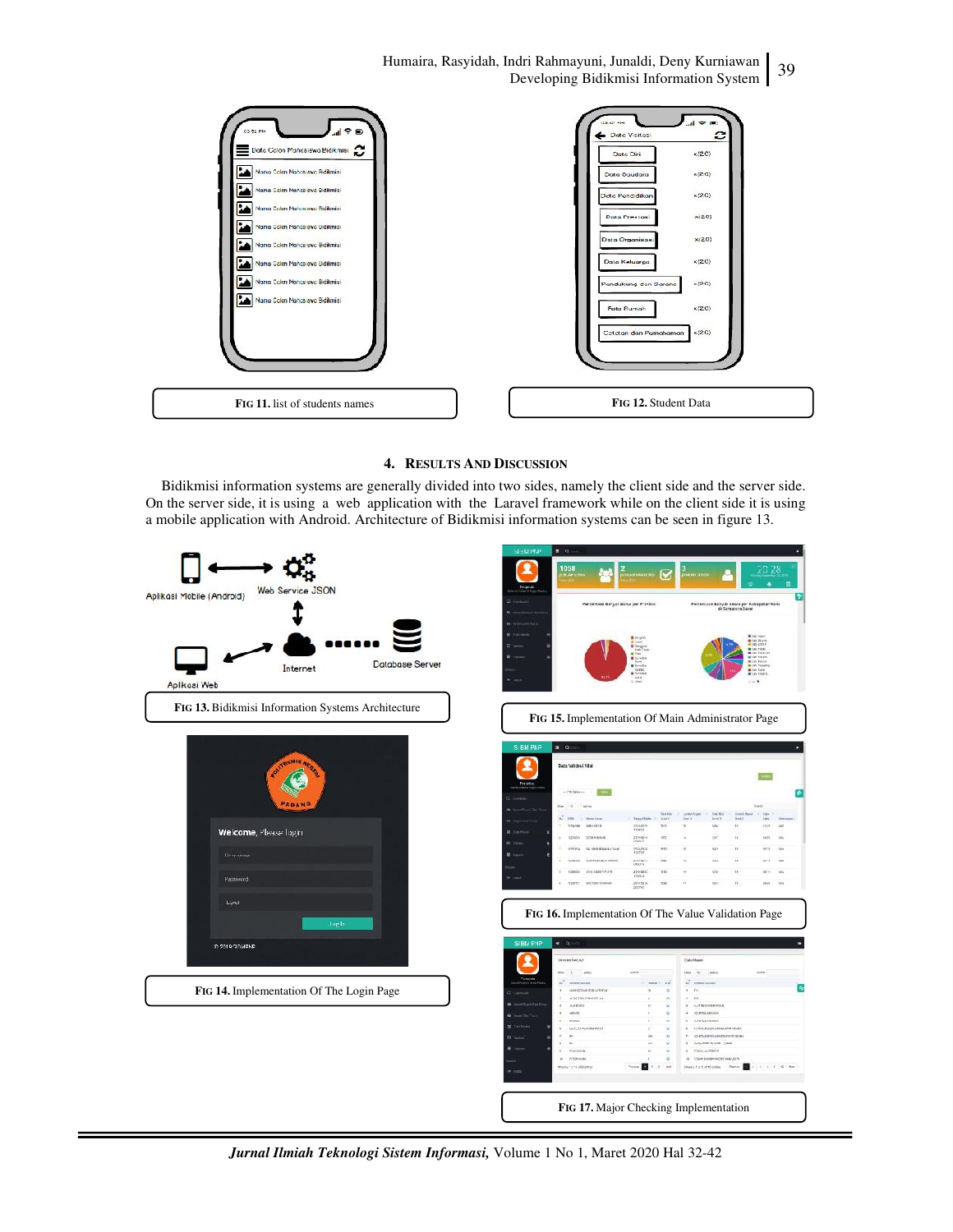The web application is used by administrators to manage bidikmisi data, while the mobile application is used by visitors to verify the data of prospective Bidikmisi students. The web application is directly connected to the database on the server, while the mobile application is connected through a web service intermediary (JSON). Web service (JSON) is a data exchange technology that connects mobile applications with databases on servers.

Here are some SIBM-PNP views. In figure 14, it is provided for managers and visitors. Figure 15 provides main web page with manager login. The main page contains dashboard information. Figure 16 Display of Value Validation Data. After all student data has been successfully imported, the administrator can validate the values that are owned by students. Before the validation button is run, from the Value validation field we can see which data values are valid and which data values are invalid. Value data is said to be valid if the average of these values  $> 0$  and  $\lt$  = 100. Otherwise, the value data is said to be invalid. At the top right there is a validation button which is useful for filtering valid and invalid data. If the button is run, invalid data is automatically deleted from the database system

Figure 17 Display of Major Validation Data. In addition to grades, the compatibility of school majors with the choice of first and second study programs also needs to be checked. Major data is said to be valid if the school major is in accordance with the choice of study program, both the choice of the first study program and the choice of the second study program. Similar to the value validation, before the validation button is run, from the major validation description field, we can see which major data is valid and which major data is invalid. At the top right there is a validation button which is useful for filtering valid and invalid data. If the button is run, invalid data is automatically deleted from the database system



Figure 21 Navigation display has 3 menus, namely prospective Bidikmisi student data, personal information, and exit. On the bidikmisi student candidate data menu there is a list of bidikmisi student candidate names. Personal information contains information about visitors where visitors can change their data. Exit menu is a menu to exit the visitation application. The application of android uses the Realm database. Realm is widely used for temporary database storage on the Android platform. This is useful when there is a change of data the data is stored in android local memory. In Realtime android will send data changes to the server when connected to the internet.

Testing aims to determine the weaknesses of the software, to ensure quality, to find out how effective the software has been made and to find out whether the software is in accordance with the analysis and design created. Testing is done by the Black Box Testing method.

The results of system testing can be seen in the table below. Table 5 test results on web applications. Table 6 test results on the android application.The testing scenario uses data downloaded from the belmawa.ristekdikti.or.id site in excel form. The data is used in 2019. The number of registrants for xyz colleges is 6023 data. The data is imported into the system. There are 6012 successful data imports entered into the database server, meanwhile there are 11 data detected duplicates.

From 6012 data obtained, the data with invalid values are 2,589 and data with invalid majors are 661. Therefore, the remaining data in the database is 2.762. Thus, the total data disposed is 3,261.

Based on the test above, the results obtained are 45.86% invalid Bidikmisi registration data. Through this system the administrator can quickly process the registration data for further scoring using the DSS system. The scoring results are imported again to SIBM-PNP for further ranking. Ranking is required to select registrants who are entitled to visit.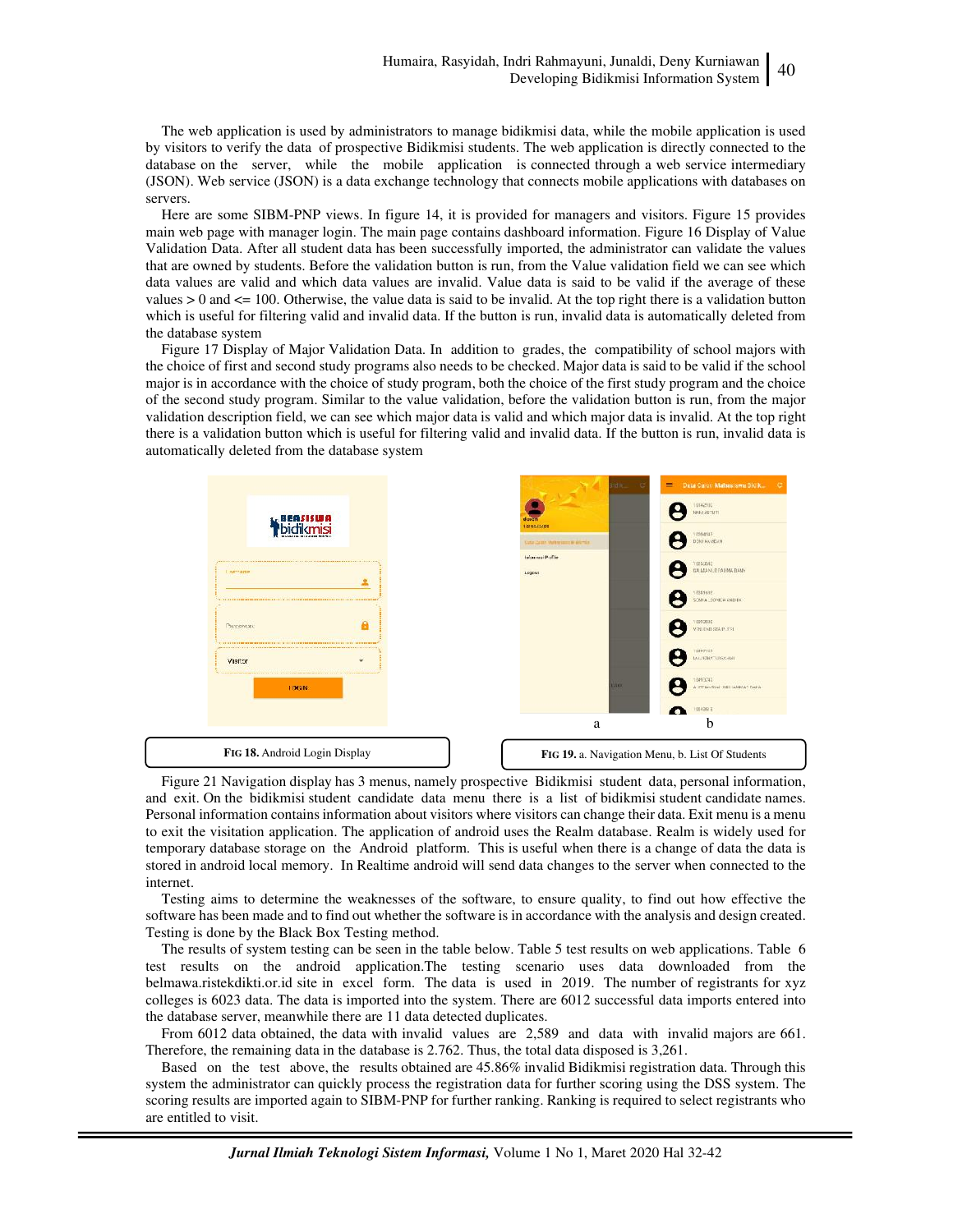|                        | TABLE 5. Web Application Testing                    |                                                                                     |                                                                                  |              |  |
|------------------------|-----------------------------------------------------|-------------------------------------------------------------------------------------|----------------------------------------------------------------------------------|--------------|--|
| Login as administrator |                                                     |                                                                                     |                                                                                  |              |  |
| No                     | User Interface<br>tested                            | <b>Testing Scenarios</b>                                                            | <b>Expected results</b>                                                          | Test results |  |
| 1.                     | Login Page                                          | Run the system                                                                      | The login page display appears                                                   | Matched      |  |
| 2.                     | Login Page                                          | Enter username and wrong<br>password                                                | Alerts the username and<br>password do not match                                 | Matched      |  |
| 3.                     | Main page of the<br>manager                         | Enter your username and password<br>correctly                                       | The main page display appears                                                    | Matched      |  |
| 4.                     | Import student<br>data                              | Click the import data button                                                        | Data imported successfully                                                       | Matched      |  |
| 5.                     | Add lecturer data                                   | Click the add button on the lecturer<br>menu                                        | Lecturer data has been added<br>successfully                                     | Matched      |  |
| 6.                     | Lecturer data<br>display                            | Click the lecturer menu                                                             | The lecturer data display appears                                                | Matched      |  |
| 7.                     | Delete lecturer<br>data                             | Click the delete lecturer button                                                    | Lecturer data deleted                                                            | Matched      |  |
| 8.                     | Add visitation data                                 | Click the add button on the<br>visitation menu                                      | Visitation data added successfully                                               | Matched      |  |
| 9.                     | Display visitation<br>data                          | Click on the visitation menu                                                        | The visitation data display appears                                              | Matched      |  |
| 10.                    | Delete visitation<br>data                           | Click the button delete visitation                                                  | Visitation data deleted                                                          | Matched      |  |
| 11.                    | Value data<br>validation                            | Click the value validation button                                                   | Value data which is invalid deleted                                              | Matched      |  |
|                        | Login as lecturer                                   |                                                                                     |                                                                                  |              |  |
| 1.                     | Login page                                          | Run the system                                                                      | The login page display appears                                                   | Matched      |  |
| $\overline{2}$ .       | Login page                                          | Enter username and wrong<br>password                                                | Alerts the username and password<br>do not match                                 | Matched      |  |
| $\mathbf{r}$           | Lecturer main page                                  | Enter usernameand password<br>correctly                                             | The main page display appears                                                    | Matched      |  |
|                        | Student data display                                | Click on the student data menu                                                      | Display of student data to be<br>visited by the login lecturer                   | Matched      |  |
| $rac{4}{5}$ .          | Lecturer data<br>display                            | Click on the lecturer menu                                                          | Data displaythe lecturer appears                                                 | Matched      |  |
| 6.                     | Display visitation<br>data                          | Click on the visitation menu                                                        | The data display of the student to<br>be visited appears                         | Matched      |  |
| 7.                     | Value data display                                  | Click on the value menu                                                             | The data display of student grades<br>to be visited appears                      | Matched      |  |
| 8.                     | Display registration<br>data                        | Click on the registration menu                                                      | The data display of student<br>registration to be visited appears                | Matched      |  |
| 9.                     | Parents' income data<br>display                     | Click on the parent's income menu                                                   | The income data display of the<br>parents of students to be visited              | Matched      |  |
| 10.                    | Home data display                                   | Click on the home menu                                                              | The data display of the student's<br>house to be visited appears                 | Matched      |  |
| 11.                    | School data display                                 | Click on the school menu                                                            | The data display of the student<br>school to be visited appears                  | Matched      |  |
|                        | Login as student/visitor                            |                                                                                     |                                                                                  |              |  |
| 1.                     | Display<br>information on the                       | Click on the menu information the<br>number of students per school                  | The information display for the<br>number of students per school                 | Matched      |  |
| 2.                     | Display<br>information on the<br>number of students | Click on the information menu for<br>the number of students per district<br>or city | Information display of the<br>number of students per district<br>or city appears | Matched      |  |
| 3.                     | Display<br>information on the<br>number of students | Click on the information menu of<br>many students per province                      | Information display of the<br>number of students per<br>province appears         | Matched      |  |